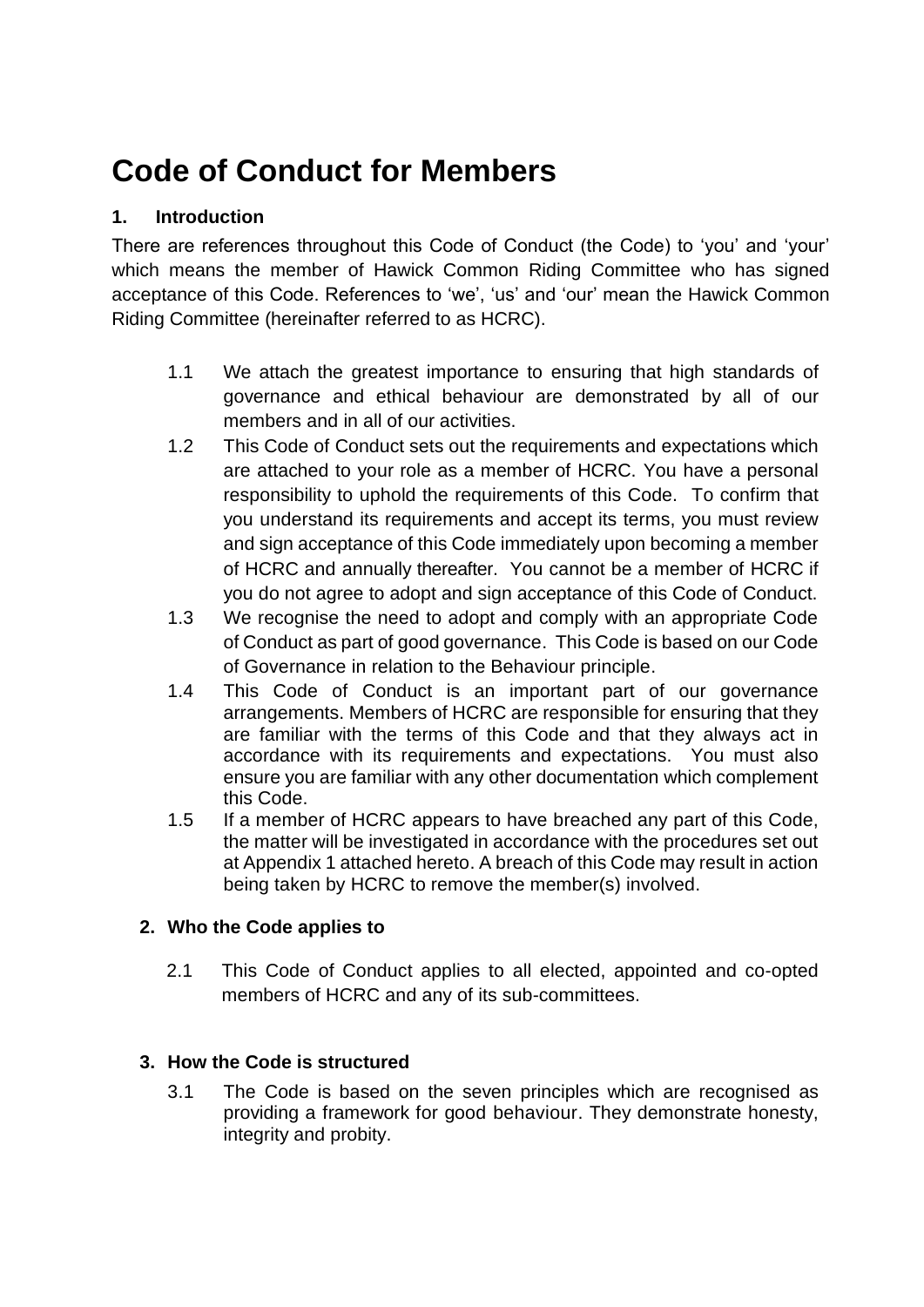Each principle is described, as it applies to the activities of a Committee and its Members, and supporting guidance is offered for each to provide more explanation of the Code's requirements. The guidance is not exhaustive and it should be remembered that Members are responsible for ensuring that their conduct at all times meets the high standards that HCRC is recognised for upholding.

#### **4. The Code of Conduct Principles:**

4.1 The seven principles and what they mean for the purposes of this Code are:

- **A. Selflessness**
- **B. Openness**
- **C. Honesty**
- **D. Objectivity**
- **E. Integrity**
- **F. Accountability**
- **G. Leadership**

**A. Selflessness**: You must act in the best interests of HCRC at all times and must take decisions that support and promote our aims and objectives. Members should not promote the interests of a particular group or body of opinion to the exclusion of others.

A.1 You must always uphold and promote our aims, objectives and values and act to ensure their successful achievement.

A.2 You should exercise the authority that comes with your role as a member responsibly and not seek to use your influence inappropriately or for personal gain or advantage.

A.3 You must accept responsibility for all decisions properly reached by the HCRC (or a sub-committee or working group with appropriately delegated responsibility) and support them at all times, even if you did not agree with the decision when it was made.

A.4 You should not criticise in public a decision that has been properly reached by HCRC, even if you did not agree with such decision. If you are unable to refrain from criticism, you should resign.

A.5 You must consider the views of others and be tolerant of differences.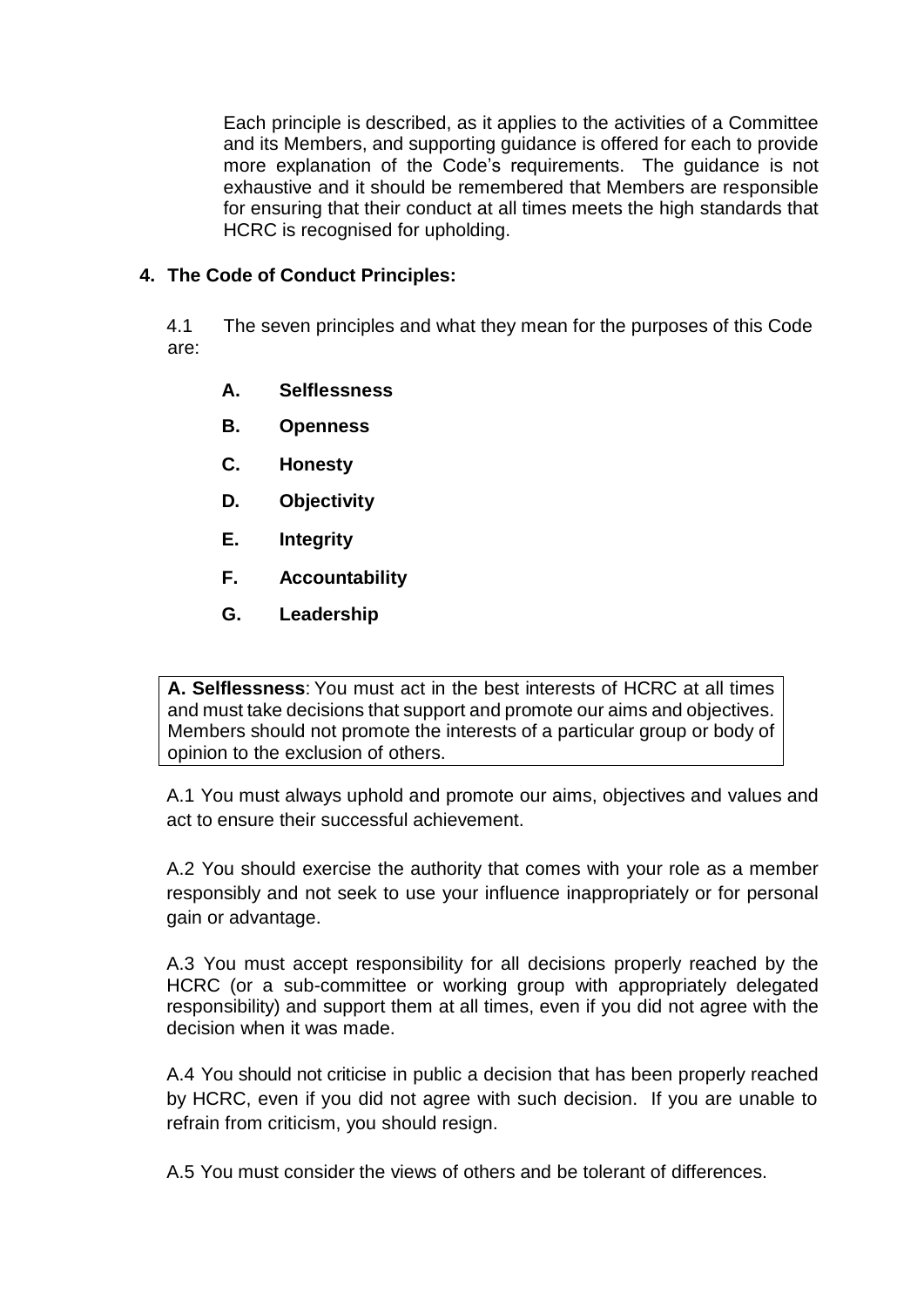A.6 You must not seek to use your influence for the benefit of yourself or any business interests or the benefit of someone to whom you are closely connected or their business interests.

A.7 Mobile phones should be switched off during meetings. Recording of meetings is prohibited, unless explicit permission is granted, e.g. s is for Secretariat for the purposes of minutes etc.

**B. Openness**: You must be transparent in all of your actions; you must declare and record all relevant personal and business interests and must be able to explain your actions.

B.1You should exercise reasonable skill and care in the conduct of your duties.

B.2 You should avoid any situation that could give rise to suspicion or suggest improper conduct.

B.3 You must declare any personal interest(s) and manage openly and appropriately any conflicts of interest.

B.4 You must not accept any offers of gifts or hospitality from individuals or organisations which might reasonably create, or be capable of creating, an impression of impropriety, influence, or place you under an obligation to these individuals or organisations.

B.5 You should ensure that you are informed about the views, needs and demands of service users and that your decisions are informed by this understanding.

B.6 You must ensure that HCRC is open about the way in which it conducts its affairs and positive about how it responds to any requests for information.

**C. Honesty**: You must ensure that you always act in the best interests of HCRC and that all activities are transparent and accountable.

C.1 You should always act in good faith when undertaking your responsibilities as a Member of HCRC.

C.2 You should use your skills, knowledge and judgement effectively to support our activities.

C.3 You should ensure that decisions are always taken and recorded in accordance with our Constitution and practices and procedures.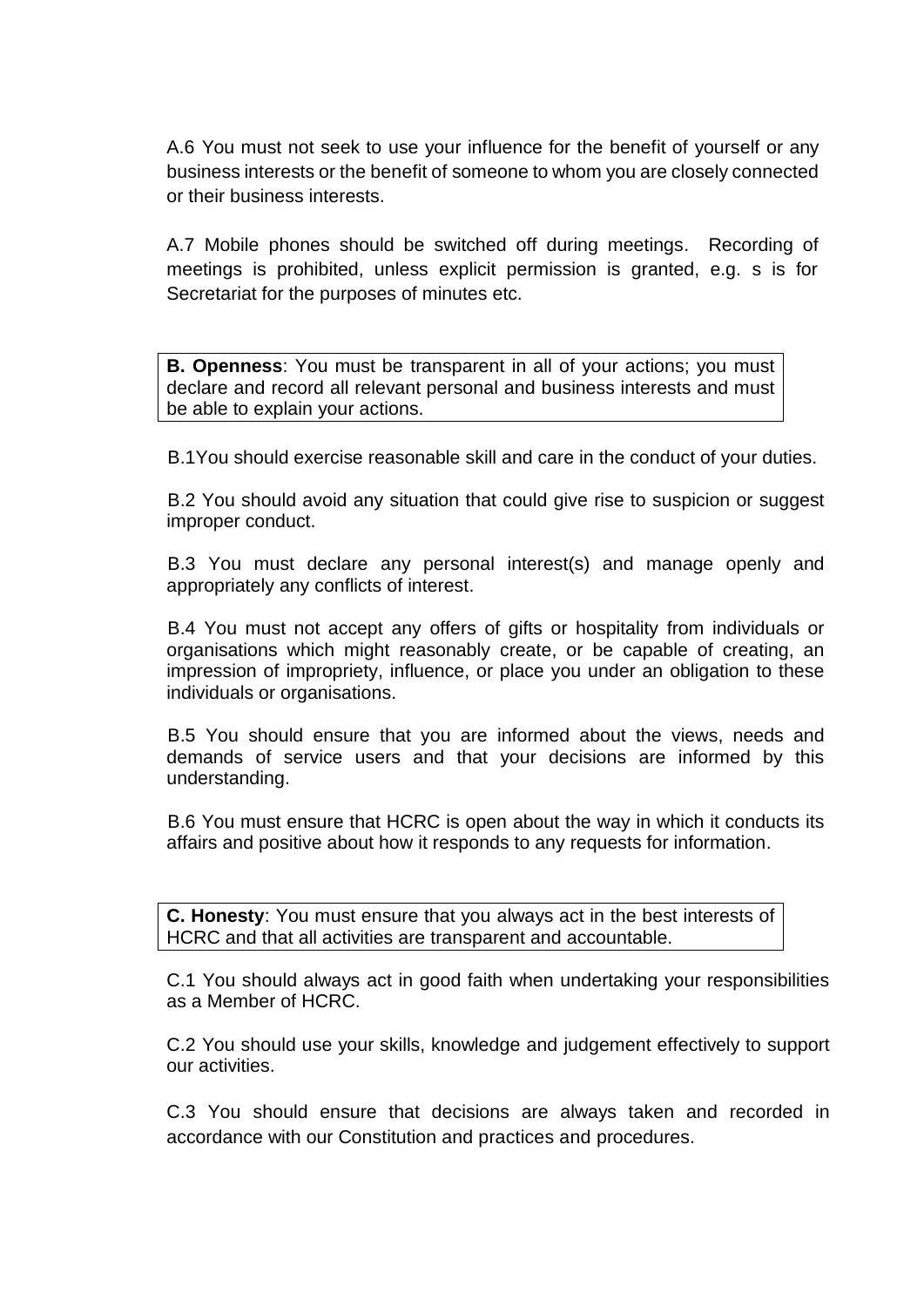C.4 We must ensure that HCRC has effective procedures to enable, encourage and support any of its members or members of the public to report any concerns they have about possible wrongdoing.

C.5 You must report any concerns or suspicions about any wrongdoing to the Chair of the Executive Committee of HCRC via the Secretariat

C.6 You must not misuse, or contribute to or condone the misuse of our resources and must comply with our practices and procedures regarding the use of funds and resources.

C.7 We forbid all forms of bribery, meaning a financial or other advantage or inducement intended to persuade someone to perform improperly any function or activity. You are not allowed to accept or give bribes from/to anyone. You are also obliged to report any instances of suspected bribery within HCRC or any of its business partners.

C.8 You or someone closely connected to you, cannot as a result of your role with us receive preferential treatment relating to any services provided by HCRC or its contractors/suppliers, and you should be able to demonstrate this.

**D. Objectivity**: You must consider all matters on their merits; you must base your decisions on the information and advice available and reach your decision independently.

D.1 You must ensure that the decisions that you take are consistent with our aims and objectives and with any relevant legal requirements (including those of OSCR).

D.2 You must prepare effectively for meetings and ensure you have access to all necessary information to enable you to make well-informed decisions.

D.3 We must monitor performance carefully to ensure that the Committee's purpose and objectives are achieved, and take timely and effective action to identify and address any weaknesses or failures.

D.4 You should use your skills, knowledge and experience to review information critically and always take decisions in the best interests of HCRC, our townspeople and our service users.

D.5 You should ensure that HCRC seeks and takes account of additional information and external/independent advice where necessary and/or appropriate.

D.6 You should ensure that effective practices and procedures are implemented so that all decisions are based on an adequate assessment of risk, deliver value for money, and ensure the financial well-being of HCRC.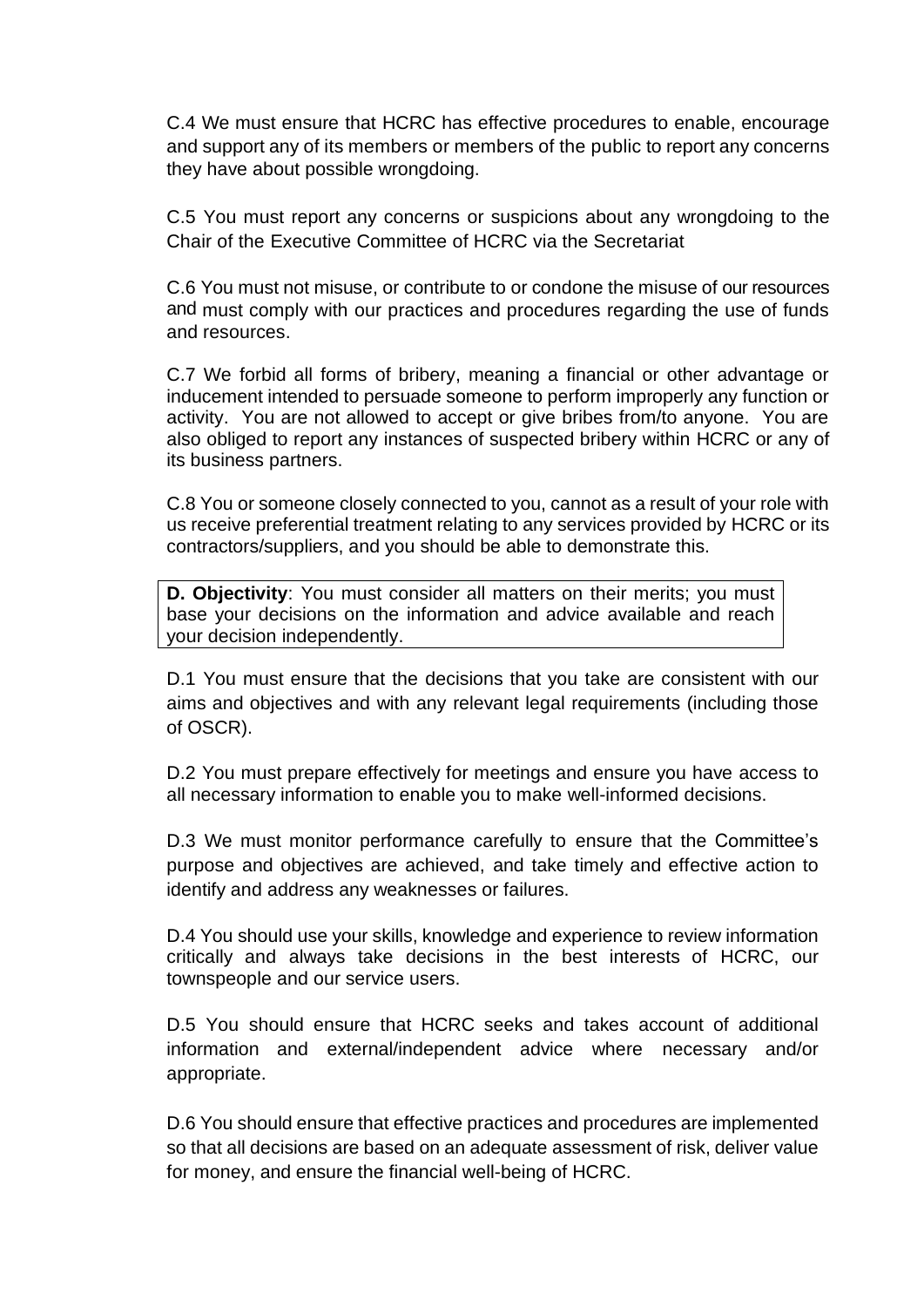**E. Integrity**: You must actively support and promote our aims, objectives and values; you must not be influenced by personal interest in exercising your role and responsibilities.

E.1 You must always treat your Committee colleagues and their opinions with respect.

E.2 You must always conduct yourself in a courteous and professional manner; you must not, by your actions or behaviour, cause distress, alarm or offence.

E.3 You must declare any personal interests and in the event that you have a continuing personal interest which conflicts with our activities, values, aims or objectives, you should resign.

E.4 You must ensure that you fulfil your responsibilities, that you maintain relationships that are professional, constructive and that do not conflict with your role as a member of HCRC.

E.5 You must respect confidentiality and ensure that you do not disclose information to anyone who is not entitled to receive it, both whilst you are a member of HCRC and after you have left.

E.6 You must not seek or accept benefits, gifts, hospitality or inducements in connection with your role as a member of HCRC, or anything that could reasonably be regarded as likely to influence your judgement. You must not benefit, or be perceived to benefit, inappropriately from your involvement with HCRC.

**F. Accountability**: You must take responsibility for and be able to explain your actions, and demonstrate that your contribution to our governance is effective

F.1 You must observe and uphold the principles and requirements of our Code of Governance.

F.2 You should contribute positively to our activities by regularly attending and participating constructively in meetings of HCRC, and any of its sub-committees or working groups.

F.3 You should always be courteous and polite and behave appropriately when acting on our behalf.

F.4 You must not speak or comment in public on our behalf without specific authority to do so.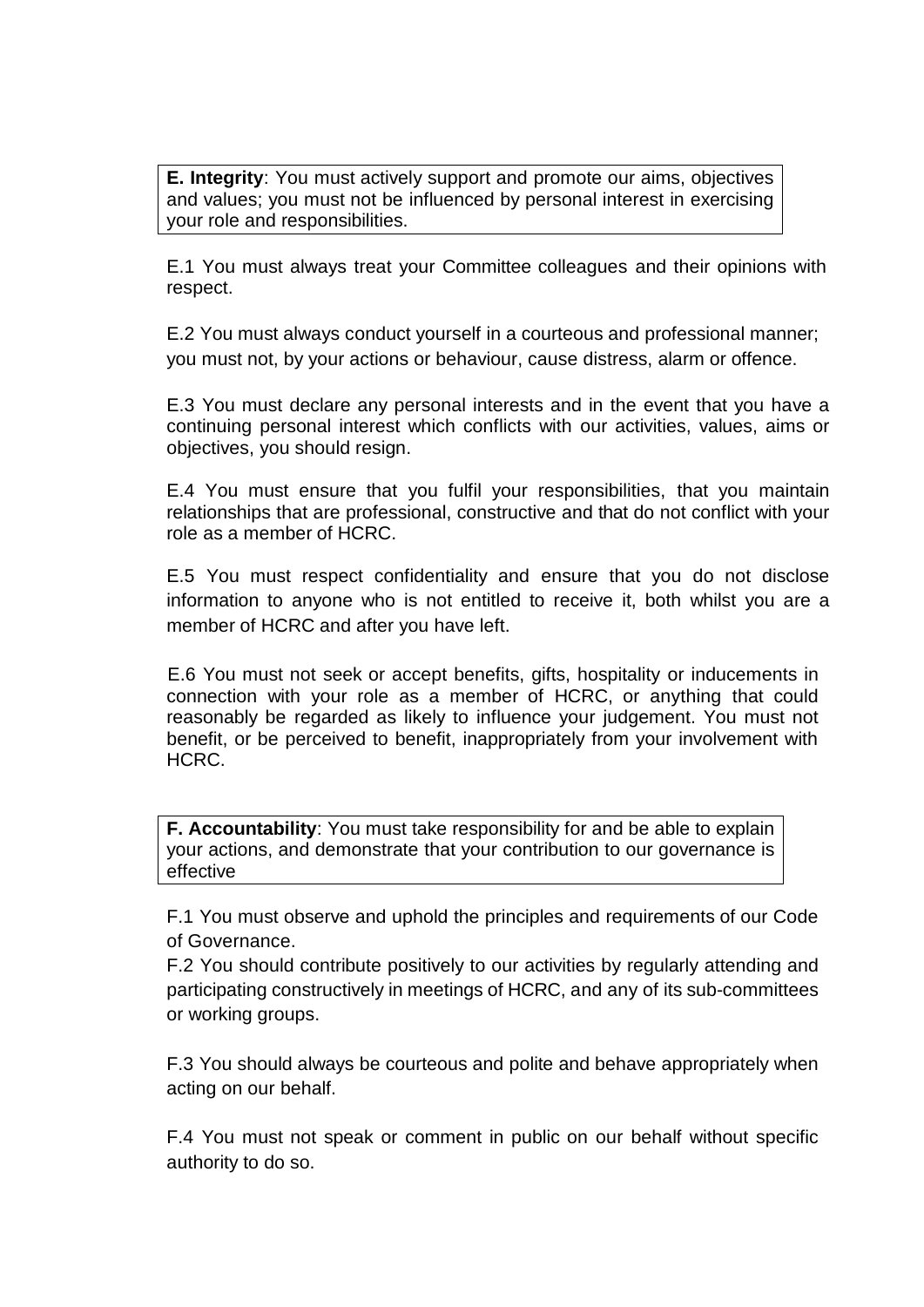F.5 You must co-operate with any investigations or inquiries instructed in connection with this Code.

F.8 You recognise that HCRC as a whole is accountable to its townspeople and service users, and you reflect this in your actions as a Committee Member and comply with this Code.

**G. Leadership**: You must uphold our principles and commitment to delivering good outcomes for our townspeople and other service users, and lead by example.

G.1 You must ensure that our aims, objectives and activities deliver good outcomes for our townspeople and service users and ensure that you make an effective contribution towards this.

G.2 You must ensure that our aims and objectives reflect and are informed by the views of our townspeople and service users.

G.3 You must always be a positive ambassador for HCRC.

G.4 You must not criticise HCRC or our actions or decisions in public.

G.5 You must not criticise other members in public; any such matters should be discussed privately with the Executive Committee.

G.6 You must not use social media to criticise or make inappropriate comments about HCRC or any member of HCRC or its actions or the actions of any member.

G.7 You must not act in a way that could jeopardise our reputation or bring us into disrepute.

# **5. Declaring and Managing Personal Interests**

5.1 Where you have a personal, business or financial interest in any matter that is relevant to our discussions or activities being considered (or likely to be considered), you must declare it.

# **6. Breach of this Code**

6.1 Each member of HCRC has a personal and individual responsibility to promote and uphold the requirements of this Code. If any member of HCRC believes that they may have breached the Code, or has witnessed or has become aware of a potential breach by another member, they should immediately